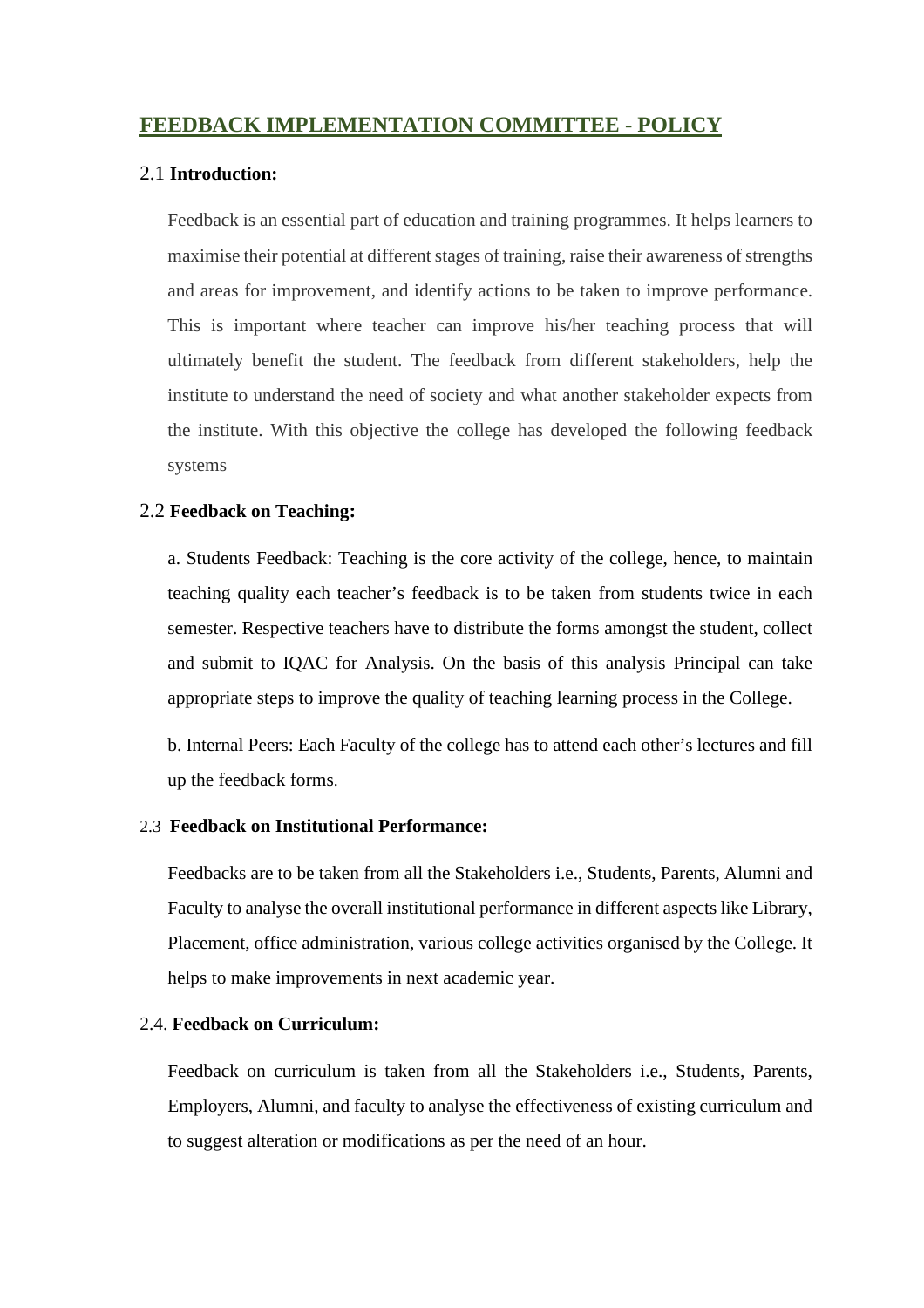| <b>SI</b>      | <b>Nature of Feedback</b> | <b>Frequency in</b> | Objective                                  |
|----------------|---------------------------|---------------------|--------------------------------------------|
| N <sub>0</sub> |                           | a Year              |                                            |
| 1.             | Instant Feedback by       | Round the           | On Any Matter/Grievance                    |
|                | the Student               | Year                |                                            |
| 2.             | Feedback on               | Once in a year      | Continuous feedback taken from students    |
|                | curriculum from           |                     | after each year and also from outgoing     |
|                | students                  |                     | students.                                  |
| 3.             | Feedback on               | Once in a year      | Continuous feedback taken from faculty     |
|                | curriculum from           |                     | who are handling each course               |
|                | faculty                   |                     |                                            |
| 4.             | Feedback by the           | Once /Twice in      | Students' Feedback on Specific Teacher's   |
|                | <b>Student on Campus</b>  | a Year              | Performance (By Name)                      |
|                | & Teacher's               |                     |                                            |
|                | Performance               |                     |                                            |
| 5.             | Peer feed back            | Once /Twice in      |                                            |
|                |                           | a Year              |                                            |
| 6.             | Feedback from             | Once /Twice in      | Regarding Special programs for advanced    |
|                | advanced student          | a Year              | learners                                   |
|                |                           |                     |                                            |
| 7.             | Feedback by the           | Once in 3           | Patient's feedback on hospital facilities, |
|                | patients                  | months              | treatment facilities and hospitality       |
| 8.             | Alumni Feedback           | Once in a Year      | To get their response about programme they |
|                |                           |                     | underwent                                  |
|                |                           |                     |                                            |
| 9.             | Parents' Feedback         | Once in a Year      | Regarding college functioning, teaching    |
|                |                           |                     | activities, curriculum                     |
|                | 10 Employers'             | Once in a           | Design and review of Curriculum,           |
|                |                           |                     |                                            |
|                | Feedback                  | Year                | institutional policies and activities      |

The reports of the feedback are discussed by the 'Feedback Implementation Committee' meeting and IQAC meeting for appropriate action. The meeting will be held from time to time as and when required.